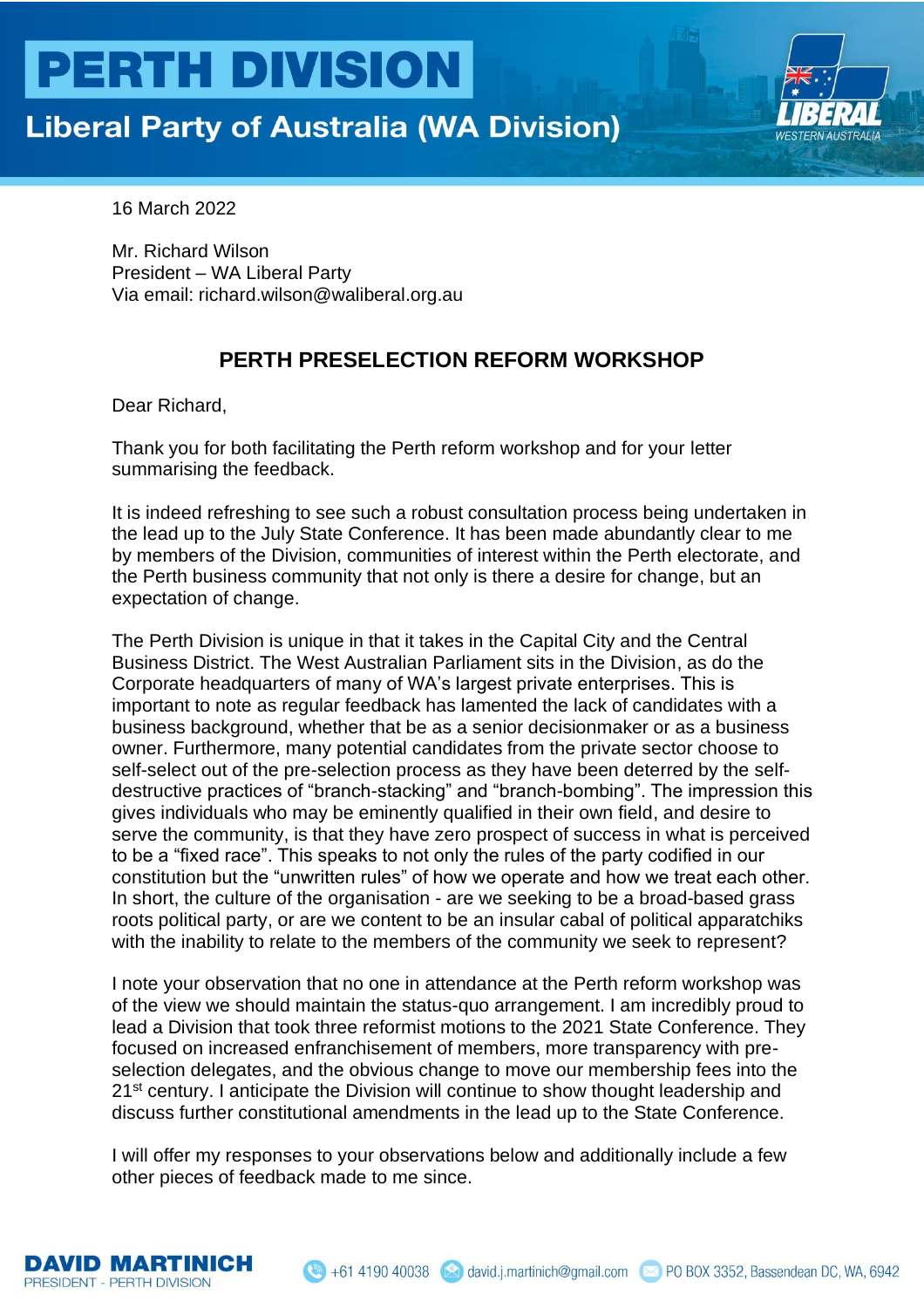## **Liberal Party of Australia (WA Division)**



#### **Larger**

Workshop attendees agreed that pre-selection committees should be larger in the number of participants. The dotmocracy exercise showed a strong preference for pre-selection committees being five times larger than their current configuration. This in practical terms would mean the adoption of a plebiscite style enfranchisement of members.

The size of the State or Federal pre-selection committees would be almost the entirety of most of the Branches if the feedback from the Perth reform workshop was adopted. The only practical way to achieve this would be the 100% enfranchisement of members.

#### **Local**

The workshop supported in the strongest terms the importance of a "locality rule" to uphold the integrity of the pre-selection process.

There is of course a divergence of views on exactly how far this should extend. The vote at the Perth reform workshop showed a continuum spanning 75-100%. This matter has been discussed at prior Divisional Council meetings with a range of views. In the spirit of transparency there are some within the Division who feel the inclusion of a 100% locality rule would negatively impact members who are in a CBD Branch. This is on the basis they may work in the electorate but not live within it. This also reflects the fact that the Perth CBD has a smaller ratio of residential to commercial zoning than other Capital City Divisions. Having a plebiscite preselection with a "locality rule" then no longer penalises the entire branch from participating. They will no longer be held hostage to the 50% + 1 rule due to the unique zoning constraints of the Capital City.

There was a strong feeling aired at prior Divisional Council meetings and feedback received since that the "locality rule" should be on the basis of your place of residence, not based on where you work or other links to the electorate. The concern stemmed from the difficulty of administering such a system and that a "grandfathering clause" would be detrimental to the democratic principles of a broadbased local pre-selection committee. The easiest way to administer this would be based on where you are on the electoral roll. There is some appetite to allow individuals who aren't on the electoral roll (i.e. are not yet Australian Citizens, or between the ages of 16-18) to participate on the proviso that they reside locally, are able to show proof of this (council rates or a residential tenancy agreement) and that the burden of proof be on the pre-selector so as not to waste the time of staff at headquarters ensuring compliance.

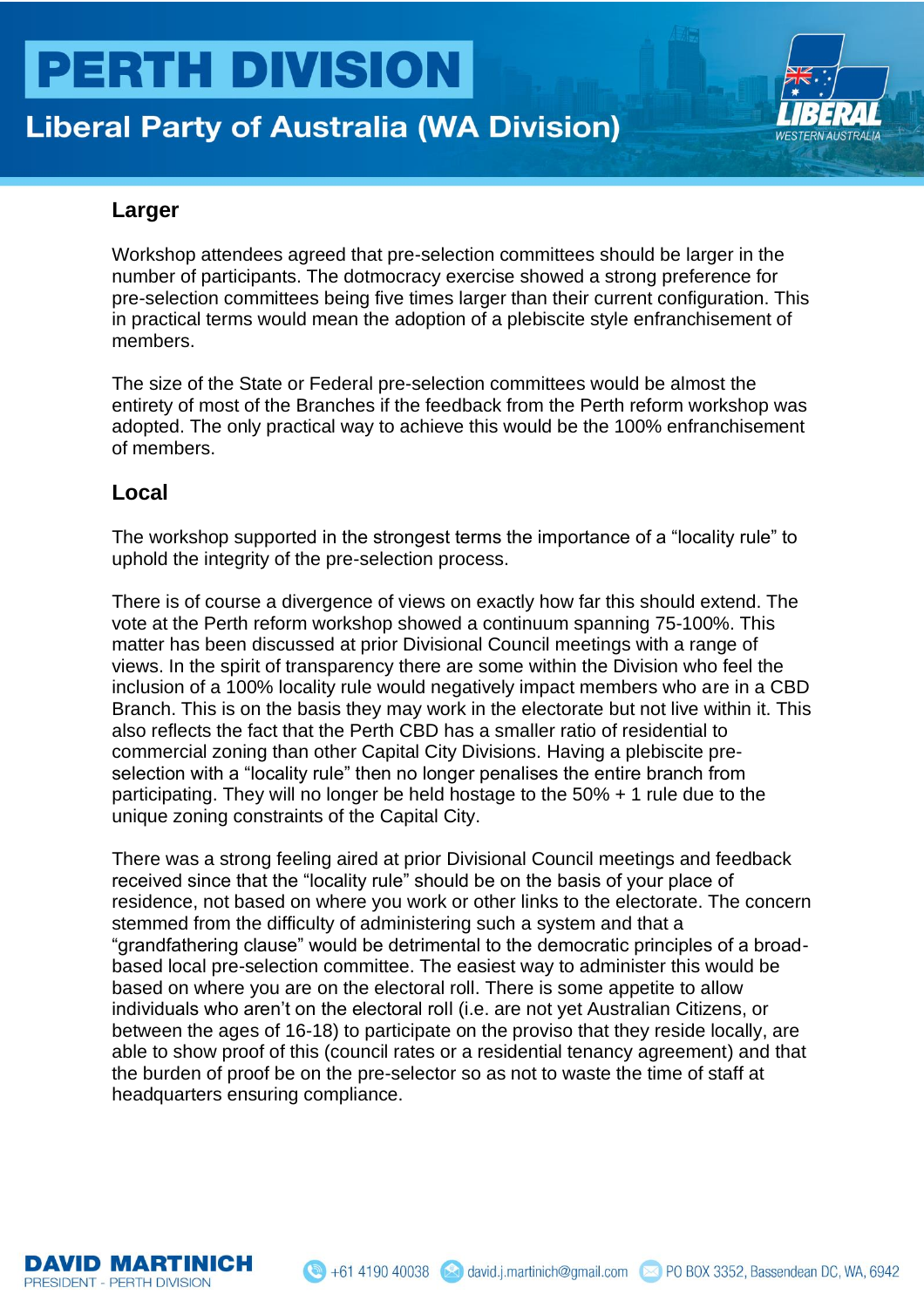## **Liberal Party of Australia (WA Division)**



#### **Simpler**

Participants overwhelmingly agreed that the current rules were too difficult for a person without legal training to interpret; and that simplicity for candidates, preselectors and headquarters staff should be pursued.

It is worth noting that needlessly complicated rules favour individuals with a near encyclopaedic knowledge of the party rules at the expense of party members who focus their involvement in community facing activities rather than internal party machinations.

The general feedback I have received indicates that random State Council delegates are superfluous in a system that has a plebiscite and "locality rule" although members seemed agreeable to leaving the ratification to State Council.

#### **Better Vetting**

The Perth reform workshop agreed in principal that there should be enhanced vetting procedures for candidates. There was however a wide range of views, on what the exact format looked like.

Feedback received since has indicated a lack of appetite for a committee that can make the decision to "blackball" an application prior to the pre-selection. Members indicated they felt uncomfortable with an internal body that could "intercept applications" before the pre-selectors had a chance to judge the applicants for themselves. This was in part driven by a lack of confidence in the integrity of such a body. Concerns arose from that fact that it could be factionalised and used as some sort of "star-chamber" to punish would-be candidates.

There seemed to be more appetite for a body who gave a recommendation to the pre-selection committee but allowed participants to make up their own minds. This approach is more consistent with the appetite for a plebiscite and "locality rule". If you believe in a broad-based participatory model then it is incongruent for a body separate to the grassroots members to unilaterally stop an application.

Otherwise my observation is similar to yours, members of the Division would be open to different models as long as there was an expanded level of participation and a residential requirement.

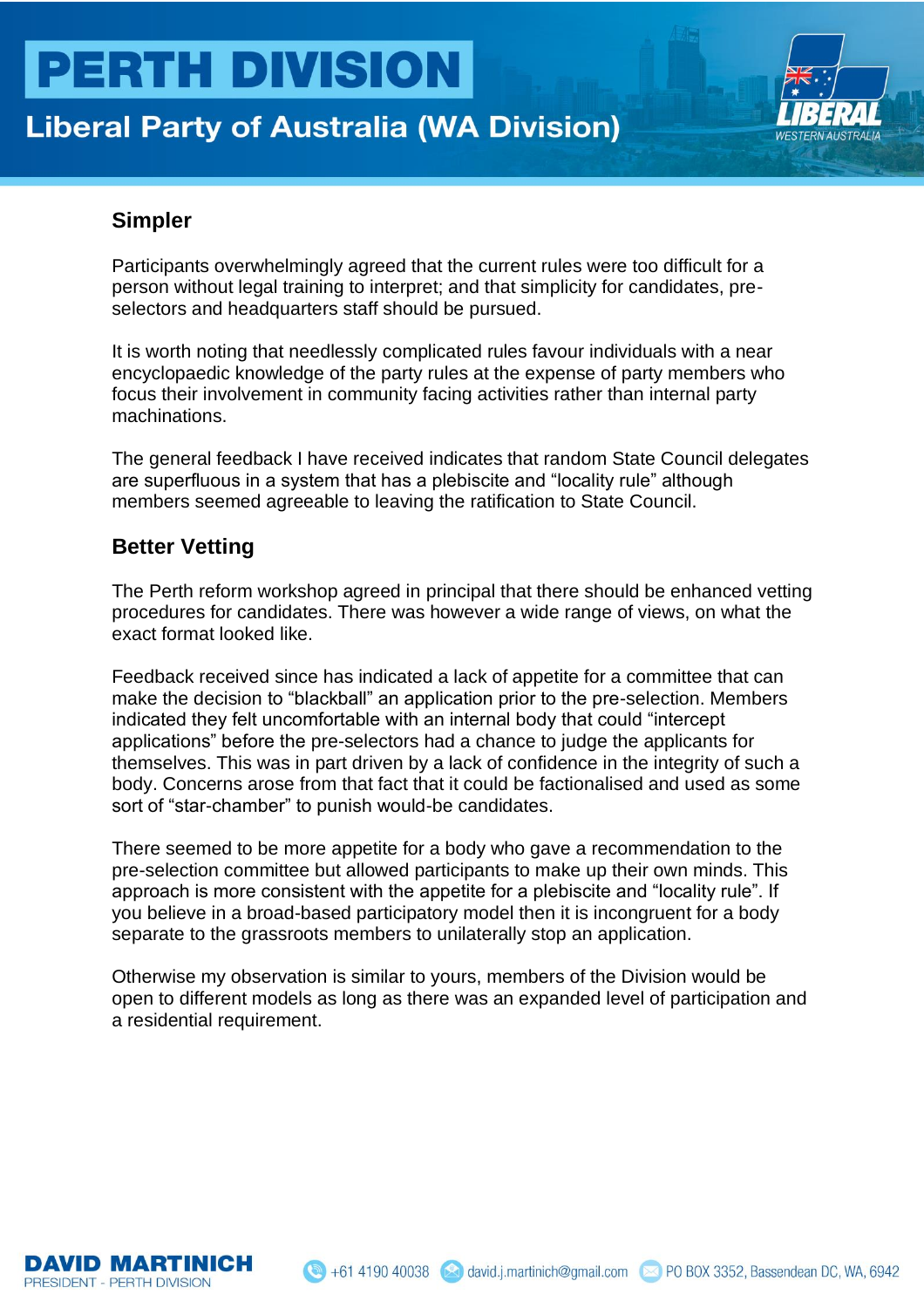### **Liberal Party of Australia (WA Division)**



#### **Other matters**

In response to the two points raised in your correspondence I offer the following observations based on direct member feedback.

There is a common misconception that Branch office bearers are entitled to other positions within the party. This often includes Branch Presidents believing that they are automatically State Conference delegates, State Conference Delegates believing that they are automatically State Council Delegates etc, etc I then understand why some believe that as a measure of gratitude that certain office bearers receive exofficio status to certain bodies. My experience within the Perth Division has been largely but not entirely different. There are members of the Divisional Executive for example that have made it known that they support the "locality rule" even if that then means that they themselves would be disenfranchised from participating in the pre-selections within the Division they are a senior office bearer of. The feedback from those members was that the integrity of the process is more important than their personal benefit. In particular drawing on the fact that if we cannot present a strong message to the community that there has been meaningful change then we will continue to suffer electorally.

There was little to no appetite when I spoke to members of a "grandfather clause". It directly contradicted the principles of a simpler pre-selection process and would in all likelihood dilute the principles of a "locality rule". There were also concerns aired to me over allegations of members from out of area being signed up to the party now on the expectation that there would be a two year minimum membership rule and a "grandfather clause "included. This sort of behaviour is viewed as abhorrent, and in direct contrast to the democratic principles our party is supposed to uphold. More galling is the suggestion that party operatives are planning this as a clandestine operation to parachute loyal foot soldiers into winnable seats. It is precisely this kind of attitude that undermines any attempt to find viable tier-1 candidates from the private sector to enter into preselection processes.

On the topic of integrity of processes, there has also been feedback in relation to the forensic audit that is currently underway. The review of the March 2021 State Election and the years that proceeded it drew to attention some alleged conduct that undermines the integrity and confidence of the pre-selection process independent of whatever format of selection is used. We cannot be seen to have adequately reformed if there are individuals within the party who are actively subverting internal processes. The matter must be brought to a head and resolved so that we may move on and look to the future.